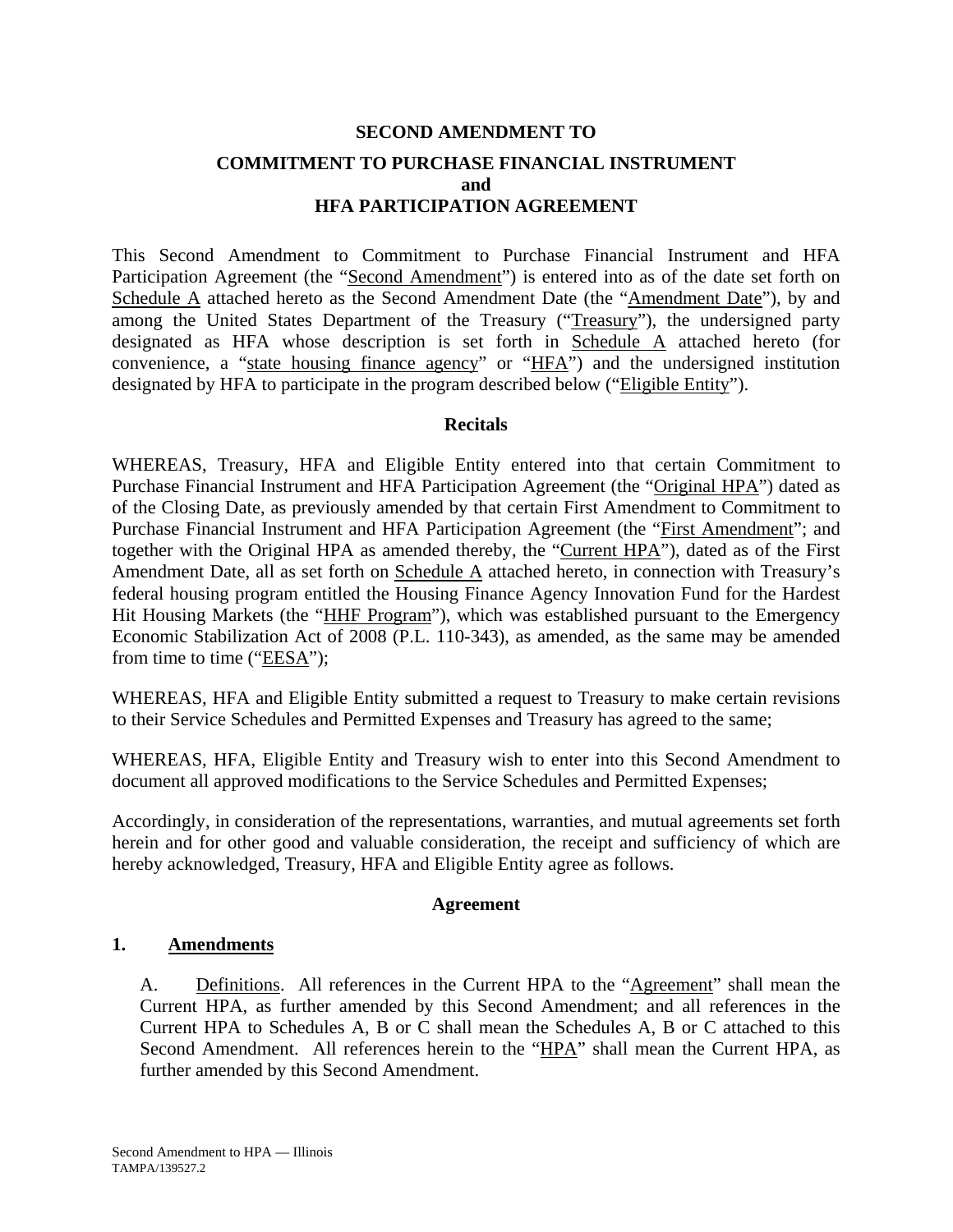B. Schedule A. Schedule A attached to the Current HPA is hereby deleted in its entirety and replaced with Schedule A attached to this Second Amendment.

C. Schedule B. Schedule B attached to the Current HPA is hereby deleted in its entirety and replaced with Schedule B attached to this Second Amendment.

D. Schedule C. Schedule C attached to the Current HPA is hereby deleted in its entirety and replaced with Schedule C attached to this Second Amendment.

## **2. Representations, Warranties and Covenants**

A. HFA and Eligible Entity. HFA and Eligible Entity, each for itself, make the following representations, warranties and covenants to Treasury and the truth and accuracy of such representations and warranties and compliance with and performance of such covenants are continuing obligations of HFA and Eligible Entity, each as to itself. In the event that any of the representations or warranties made herein cease to be true and correct or HFA or Eligible Entity breaches any of its covenants made herein, HFA or Eligible Entity, as the case may be, agrees to notify Treasury immediately and the same shall constitute an Event of Default under the HPA.

(1) HFA and Eligible Entity each hereby certifies, represents and warrants as of the date hereof that each of the representations and warranties of HFA or Eligible Entity, as applicable, contained in the HPA are true, correct, accurate and complete in all material respects as of the date hereof. All covenants of HFA or Eligible Entity, as applicable, contained in the HPA shall remain in full force and effect and neither HFA, nor Eligible Entity is in breach of any such covenant.

(2) Eligible Entity has the full corporate power and authority to enter into, execute, and deliver this Second Amendment and any other closing documentation delivered to Treasury in connection with this Second Amendment, and to perform its obligations hereunder and thereunder.

(3) HFA has the full legal power and authority to enter into, execute, and deliver this Second Amendment and any other closing documentation delivered to Treasury in connection with this Second Amendment, and to perform its obligations hereunder and thereunder.

## **3. Miscellaneous**

A. The recitals set forth at the beginning of this Second Amendment are true and accurate and are incorporated herein by this reference.

B. Capitalized terms used but not defined herein shall have the meanings ascribed to them in the HPA.

C. Any provision of the HPA that is determined to be prohibited or unenforceable in any jurisdiction shall, as to such jurisdiction, be ineffective to the extent of such prohibition or unenforceability without invalidating the remaining provisions of the HPA, and no such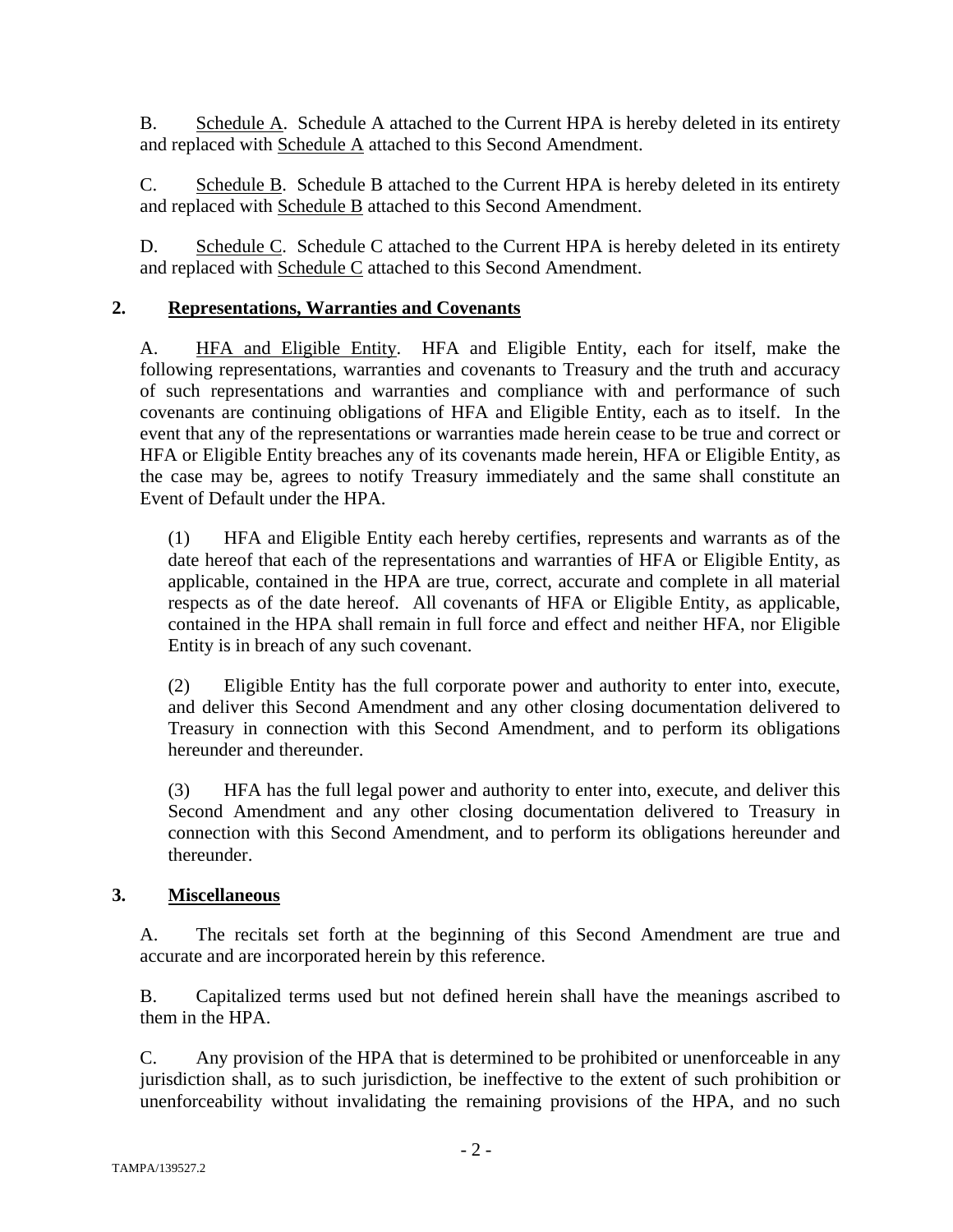prohibition or unenforceability in any jurisdiction shall invalidate such provision in any other jurisdiction.

D. This Second Amendment may be executed in two or more counterparts (and by different parties on separate counterparts), each of which shall be deemed an original, but all of which together shall constitute one and the same instrument. Facsimile or electronic copies of this Second Amendment shall be treated as originals for all purposes.

## [SIGNATURE PAGE FOLLOWS; REMAINDER OF PAGE INTENTIONALLY LEFT BLANK]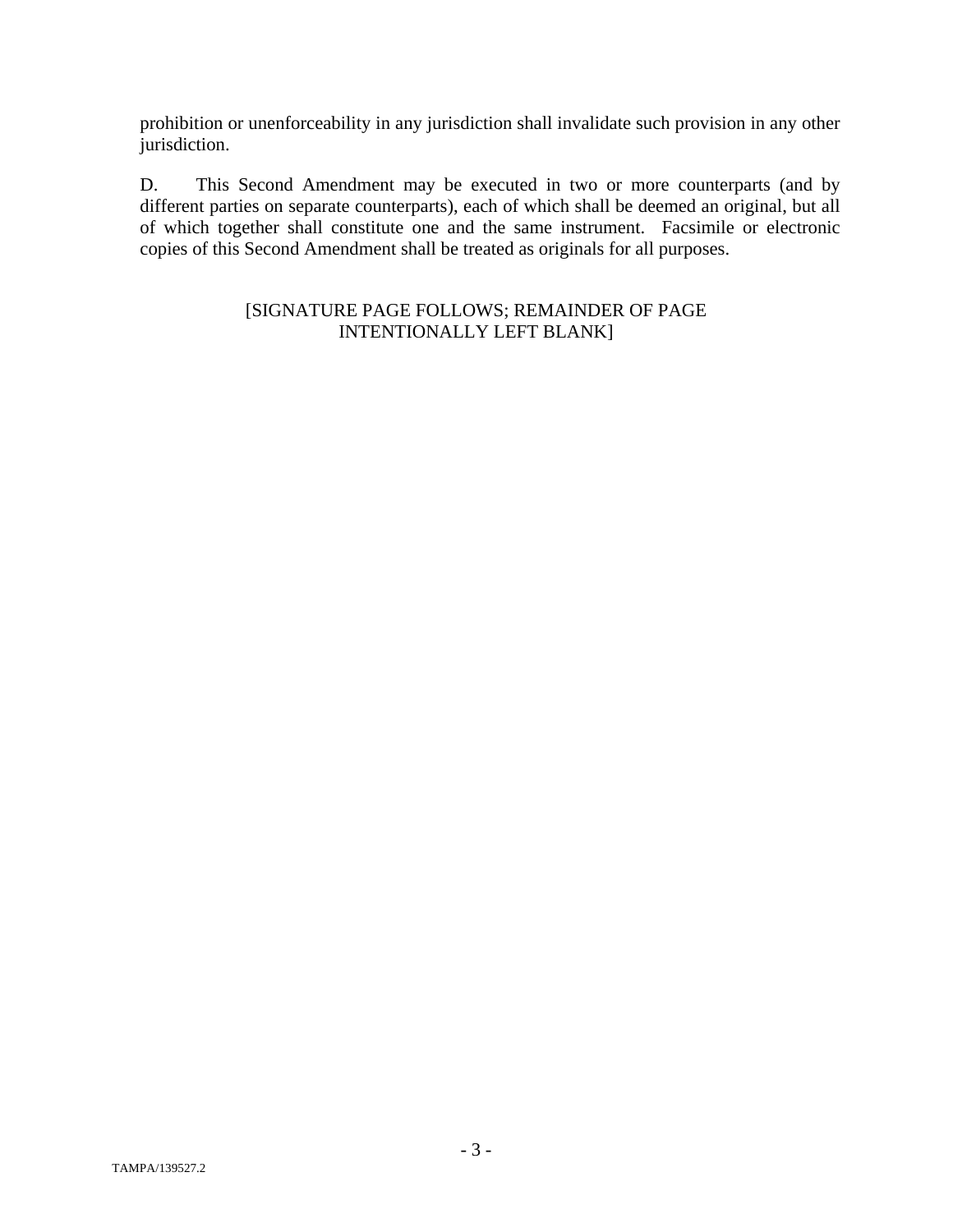**In Witness Whereof**, HFA, Eligible Entity and Treasury by their duly authorized officials hereby execute and deliver this Second Amendment to Commitment to Purchase Financial Instrument and HFA Participation Agreement as of the Amendment Date.

## **HFA**: **TREASURY**:

ILLINOIS HOUSING DEVELOPMENT **AUTHORITY** 

UNITED STATES DEPARTMENT OF THE **TREASURY** 

By:  $\frac{|s|}{\text{Jane Bilger}}$  By: Name: Jane Bilger Name: Timothy G. Massad

Title: Assistant Executive Director Title: Acting Assistant Secretary for Financial Stability

#### **ELIGIBLE ENTITY**:

ILLINOIS HOUSING DEVELOPMENT **AUTHORITY** 

By:  $\frac{\sqrt{s}}{\sqrt{5}}$  Jane Bilger Name: Jane Bilger Title: Assistant Executive Director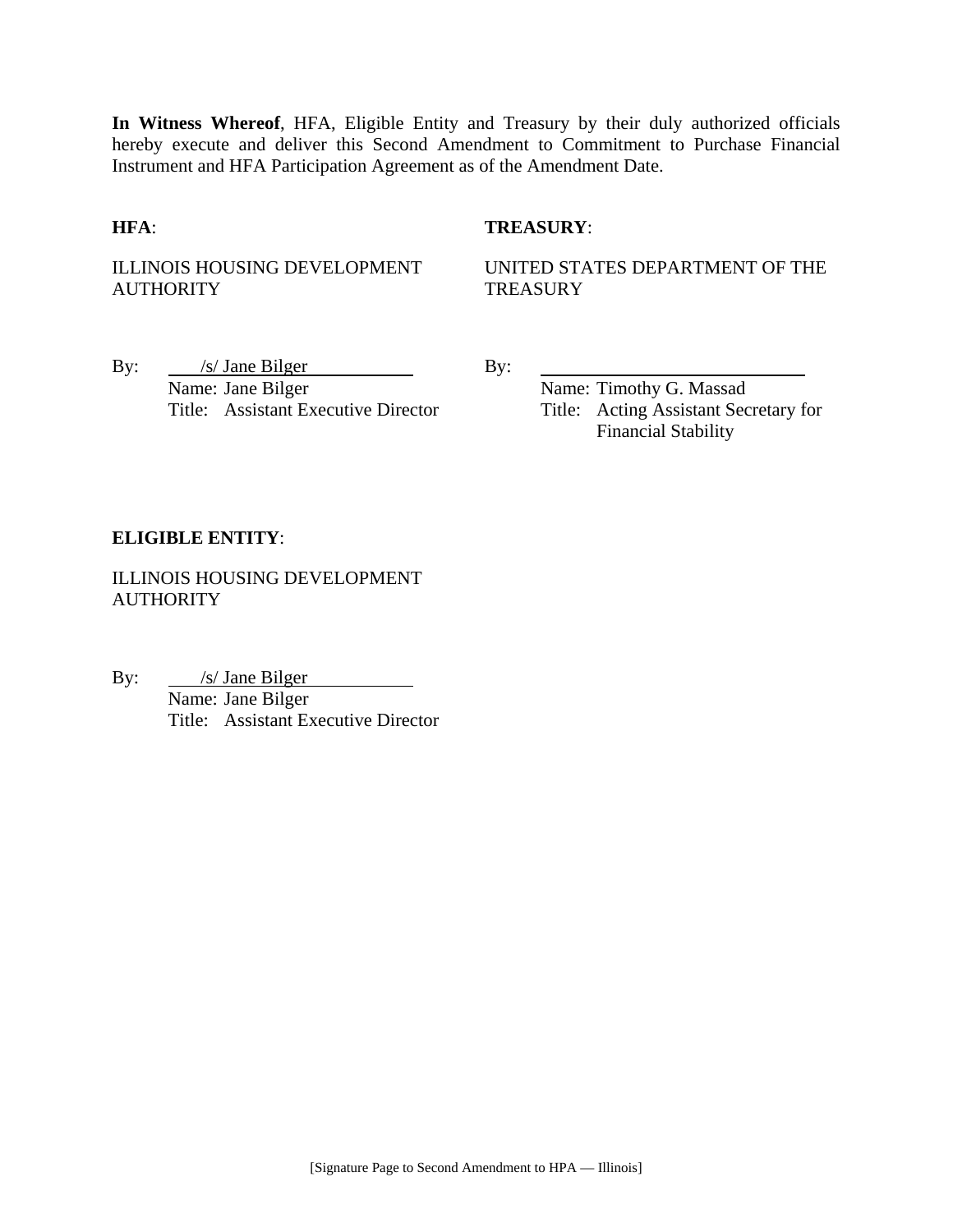In Witness Whereof, HFA, Eligible Entity and Treasury by their duly authorized officials hereby execute and deliver this Second Amendment to Commitment to Purchase Financial Instrument and HFA Participation Agreement as of the Amendment Date.

HFA:

By:

#### TREASURY:

ILLINOIS HOUSING DEVELOPMENT **AUTHORITY** 

UNITED STATES DEPARTMENT OF THE TREASURY

d Treasury by their duly authorized<br>dment to Commitment to Purchase<br>of the Amendment Date.<br>TREASURY:<br>UNITED STATES DEPARTMENT (<br>TREASURY<br> $B_{\rm V}$ By: !~

Name: Timothy G. Massad Title: Acting Assistant Secretary for Financial Stability

#### ELIGIBLE ENTITY:

Name: Title:

ILLINOIS HOUSING DEVELOPMENT **AUTHORITY** 

By:

Name: Title: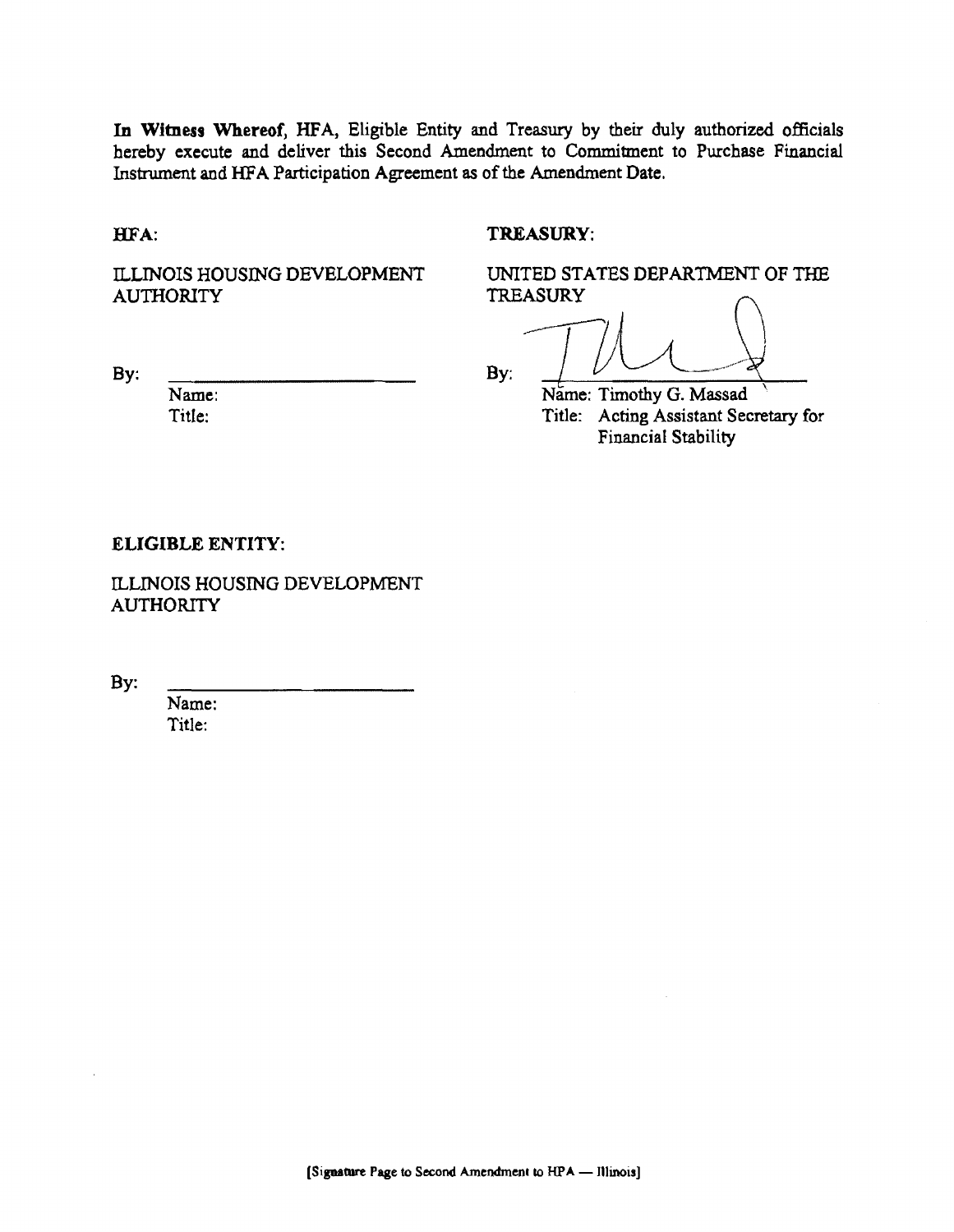# **EXHIBITS AND SCHEDULES**

Schedule A Basic Information<br>Schedule B Service Schedules

Schedule B Service Schedules<br>Schedule C Permitted Expenses

Permitted Expenses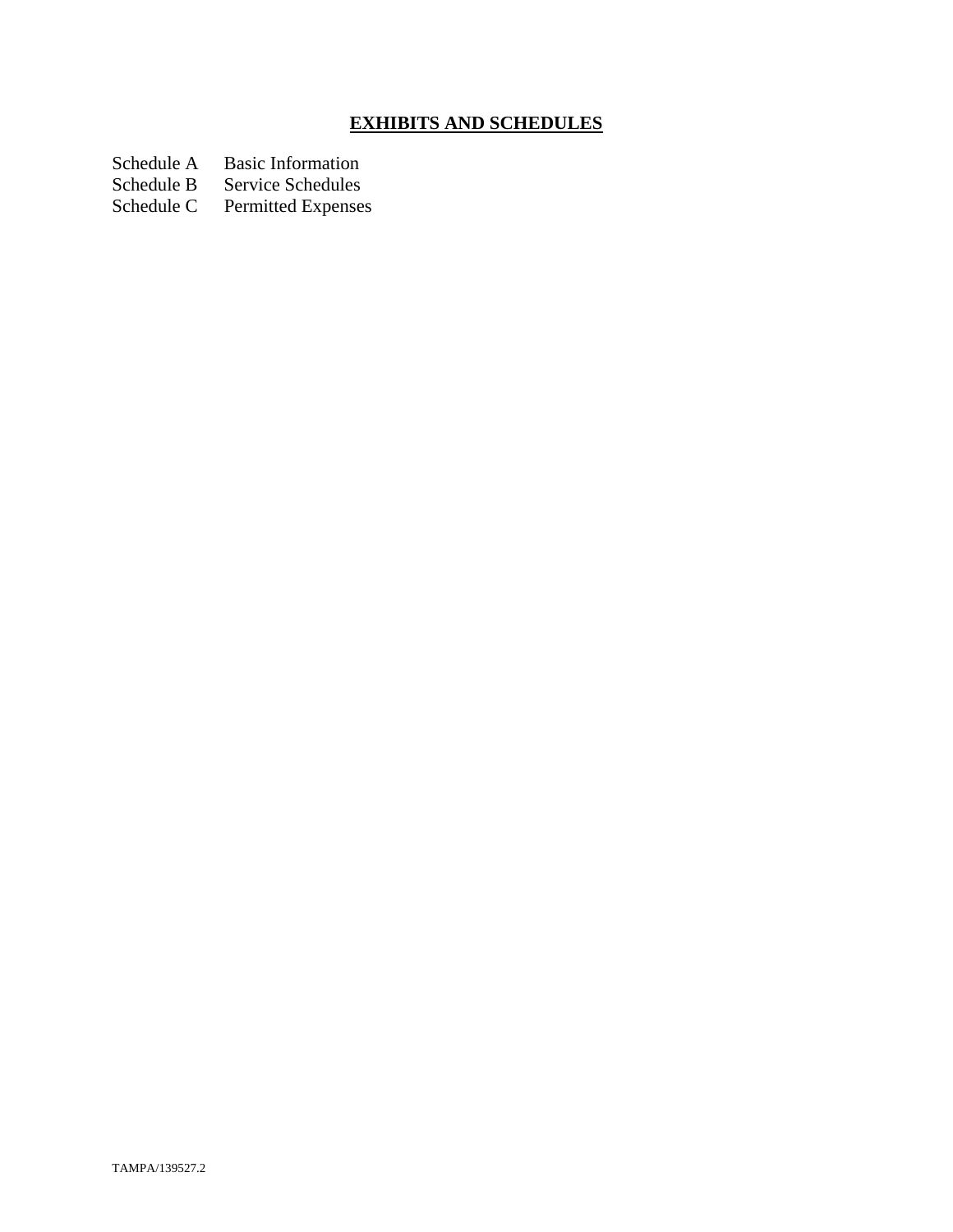## **SCHEDULE A**

#### **BASIC INFORMATION**

Eligible Entity Information:

Name of the Eligible Entity: Illinois Housing Development Authority<sup>1</sup>

Corporate or other organizational form: a body politic and corporate under the laws of the State of Illinois, pursuant to the Illinois Housing Development Act, 20 ILCS 3805/1 et seq., as amended.

Jurisdiction of organization: Illinois

Notice Information:

HFA Information: Name of HFA: Illinois Housing Development Authority<sup>1</sup> Organizational form: a body politic and corporate under the laws of the State of Illinois, pursuant to the Illinois Housing Development Act, 20 ILCS 3805/1 et seq., as amended. Date of Application: September 1, 2010

<sup>1</sup> References in the Agreement to the term "HFA" shall mean the Illinois Housing Development Authority ("IHDA") in its capacity as an HFA as such term is used in the Agreement; references in the Agreement to the term "Eligible Entity" shall mean IHDA, in its capacity as Eligible Entity as such term is used in the Agreement.

Notwithstanding anything to the contrary in the Agreement, (A) for purposes of Section 4(G) thereof, (i) annual audited financial statements shall be due no later than one hundred eighty (180) days after the end of IHDA's fiscal year, and (ii) quarterly financial statements shall be due no later than forty-five (45) days after the end of each quarter commencing with the first full quarter ending after the Effective Date; provided that for any quarter IHDA does not prepare unaudited financial statements for its internal use, or to be sent to a third party, such quarterly unaudited financial statement shall not be required and instead IHDA shall provide to Treasury, no later than fortyfive (45) days after the end of each quarter commencing with the first full quarter ending after the Effective Date, summary expenses by category [e.g., in-take partners, IHDA specific expenses (e.g. salaries)], and last business day of the quarter's Depository Account bank statement, which information will allow Treasury to review and confirm the funds used for the Services and Permitted Expenses; (B) for purposes of Section 7 thereof, the powers and authority of IHDA shall be governed by and construed in accordance with the laws of the State of Illinois.

 $\overline{a}$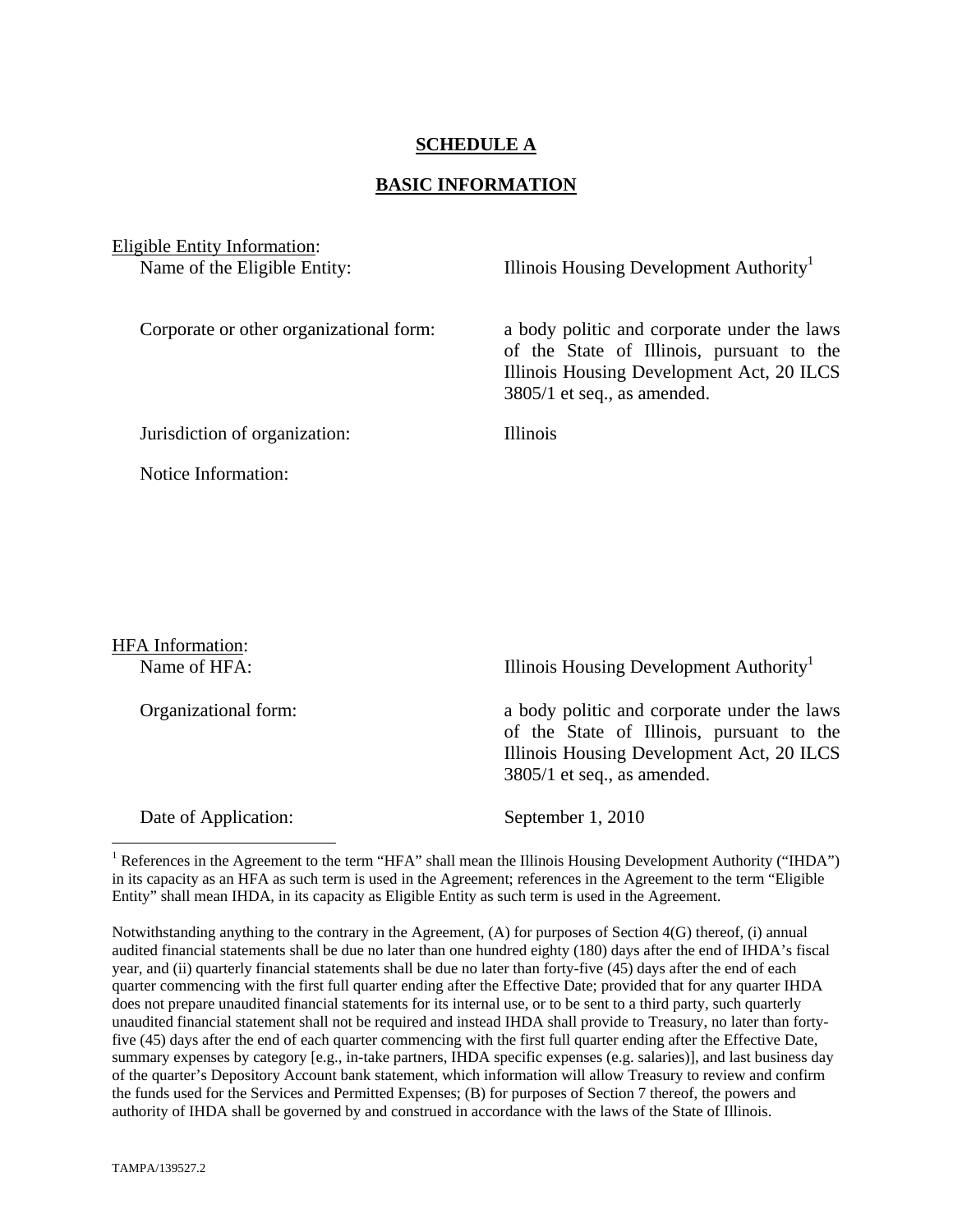| Date of Action Plan:                                                                | September 1, 2010                                                         |
|-------------------------------------------------------------------------------------|---------------------------------------------------------------------------|
| Notice Information:                                                                 |                                                                           |
| <b>Program Participation Cap:</b>                                                   | \$445,603,557.00                                                          |
| Portion of Program Participation Cap<br><b>Representing Original HHF Funds:</b>     | \$166,352,726.00                                                          |
| Portion of Program Participation Cap<br><b>Representing Unemployment HHF Funds:</b> | \$166,352,726.00                                                          |
| Permitted Expenses:                                                                 | \$64,207,357.00                                                           |
| Closing Date:                                                                       | September 23, 2010                                                        |
| <b>First Amendment Date:</b>                                                        | September 29, 2010                                                        |
| <b>Second Amendment Date:</b>                                                       | December 16, 2010                                                         |
| <b>Eligible Entity Depository Account Information:</b>                              | See account information<br>Depository Account 0<br>between Treasury<br>an |

on set forth in the Depository Account Control Agreement between Treasury and Eligible Entity regarding the HHF Program.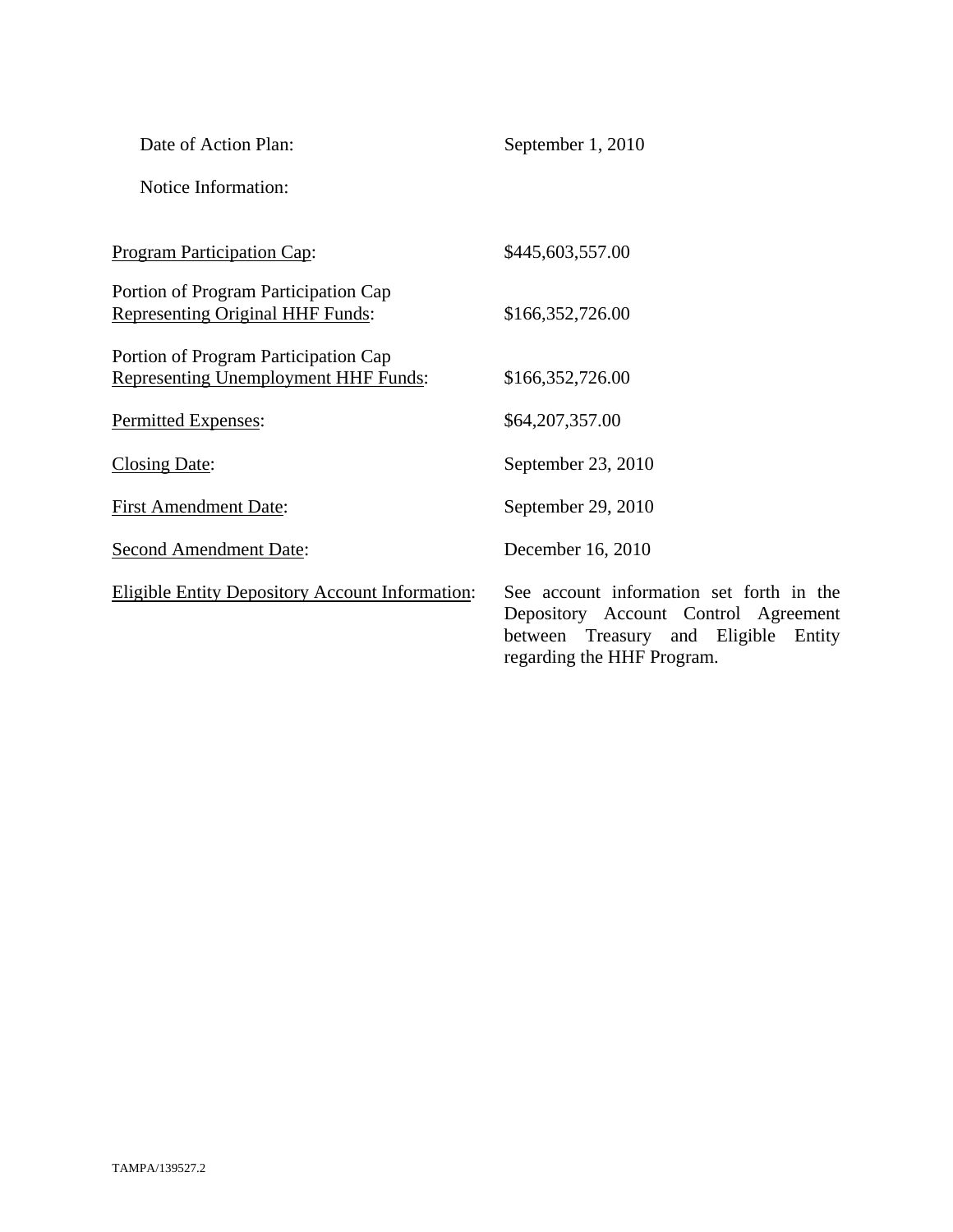## **SCHEDULE B**

## **SERVICE SCHEDULES**

The Service Schedules attached as Schedule B to the Current HPA are hereby deleted in their entirety and replaced with the attached Service Schedules (numbered sequentially as Service Schedule B-1, Service Schedule B-2, et. seq.), which collectively comprise Schedule B to the HPA.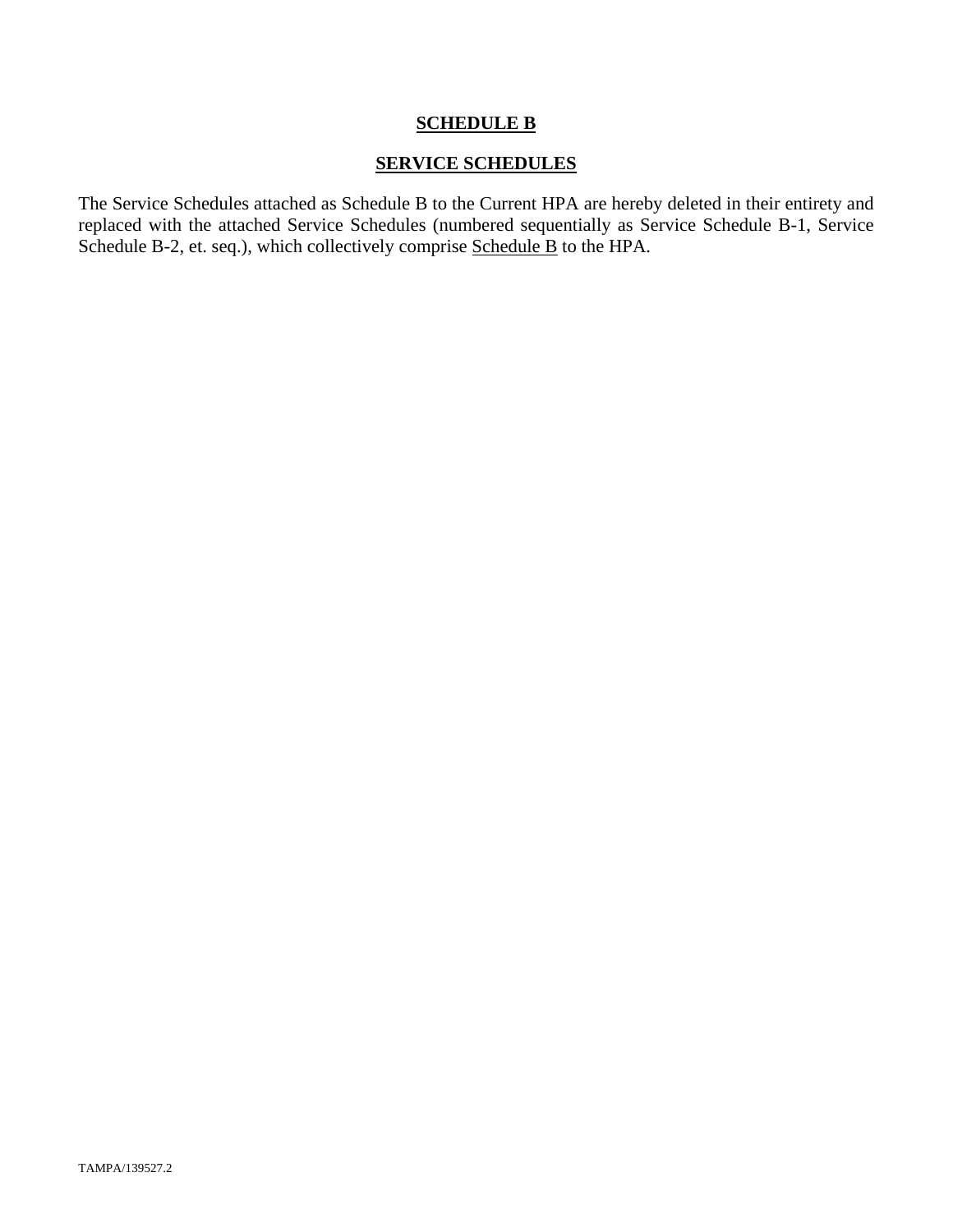# SERVICE SCHEDULE B-1

# **Illinois Housing Development Authority**

# **Hardest Hit Fund Homeowner Emergency Loan Program (HHF HELP)**

# **Summary Guidelines**

| 1. | <b>Program Overview</b>    | Illinois' Homeowner Emergency Loan Program (HELP) will<br>assist unemployed or substantially underemployed homeowners<br>by paying their mortgage for up to 18 months while they search<br>for gainful reemployment and/or participate in job training.<br>IHDA will make full mortgage payments to the servicer on<br>behalf of the borrower while the household remains eligible for<br>assistance. While full mortgage payments are made on their<br>behalf, the borrower must contribute partial mortgage payments<br>to IHDA on a monthly basis totaling 31% of current household<br>income. A rolling 30-day average of all household wages,<br>compensation, and/or public benefits over the previous 2 months<br>is considered the current income amount. Timely partial<br>payments to IHDA are required for continued program<br>assistance. |
|----|----------------------------|--------------------------------------------------------------------------------------------------------------------------------------------------------------------------------------------------------------------------------------------------------------------------------------------------------------------------------------------------------------------------------------------------------------------------------------------------------------------------------------------------------------------------------------------------------------------------------------------------------------------------------------------------------------------------------------------------------------------------------------------------------------------------------------------------------------------------------------------------------|
|    |                            | After 18 months of full mortgage payments, borrowers will<br>resume making their mortgage payments independently. If<br>borrowers regain employment and earn sufficient income to<br>adequately afford their mortgage during the 18 months, one final<br>month of full mortgage payment will be made by IHDA and the<br>borrower will be exited from the program. If the household<br>maximum assistance level available is reached, IHDA will end<br>assistance.                                                                                                                                                                                                                                                                                                                                                                                      |
|    |                            | Borrowers will be referred to the program through the HHF<br>HELP website and/or call center, a housing counselor, or other<br>entities. All client intakes of borrowers will be performed by<br>housing counselors or other experienced personnel selected by<br>IHDA. Counselors will provide a full application package to<br>IHDA for underwriting, processing, and final approval.                                                                                                                                                                                                                                                                                                                                                                                                                                                                |
| 2. | <b>Program Goal</b>        | The goal of the Program is to assist unemployed or substantially<br>underemployed homeowners with interim mortgage payment<br>assistance that will allow them to pursue sustainable income and<br>homeownership through new employment or job training efforts<br>without the immediate threat of default or foreclosure.                                                                                                                                                                                                                                                                                                                                                                                                                                                                                                                              |
| 3. | <b>Target Population /</b> | The Program aims to serve all areas of the State and all<br>employment sectors as the foreclosure crisis and unemployment                                                                                                                                                                                                                                                                                                                                                                                                                                                                                                                                                                                                                                                                                                                              |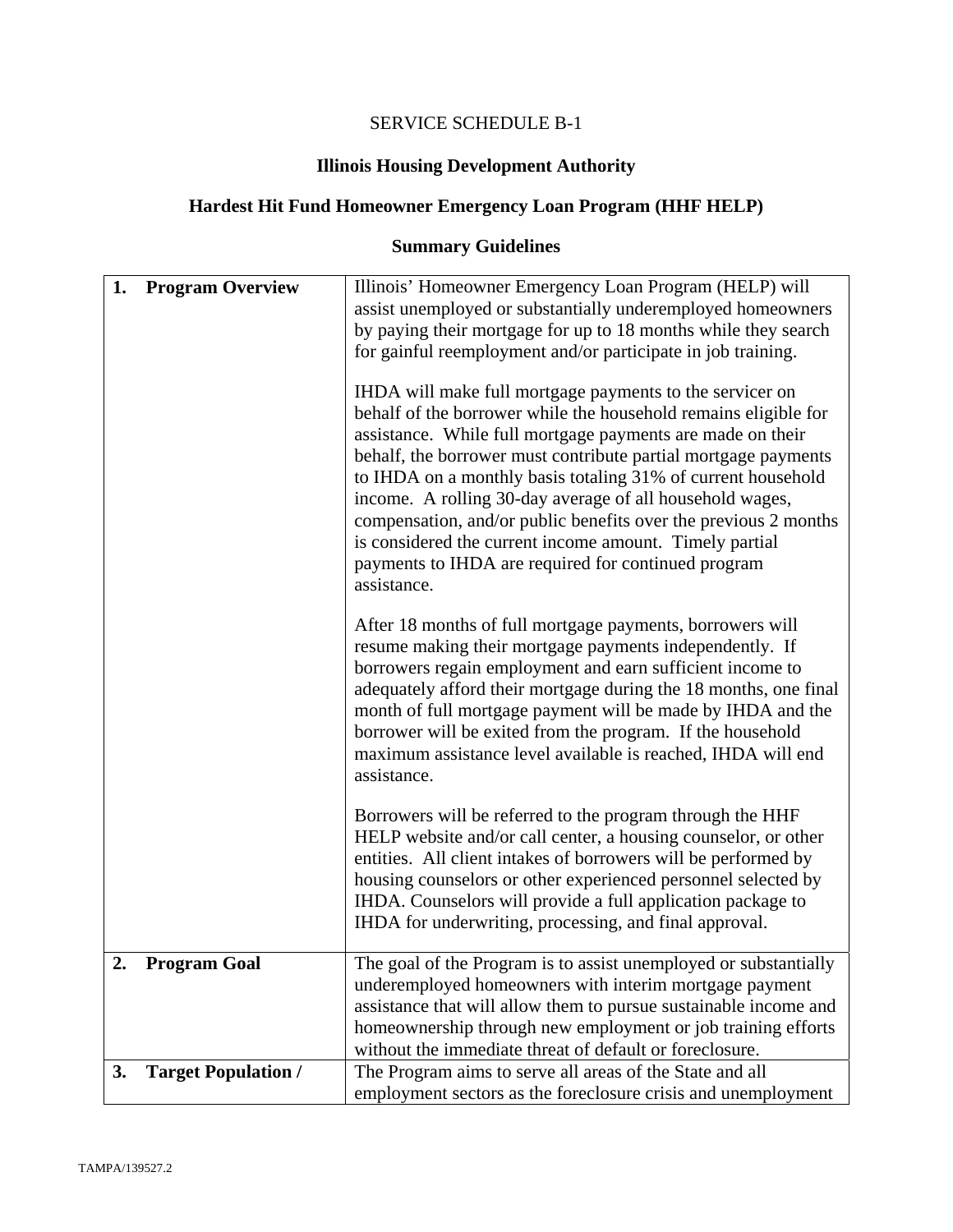|    | <b>Areas</b>                                                                          | crisis in Illinois is diverse. Funds will only be available to<br>households at or below the moderate income level for the State<br>(120% of area median, as defined by HUD).<br>The maximum levels of assistance will be higher in the hardest<br>hit Illinois counties. A "hardest hit county" exceeds the state<br>average in any of the following areas: foreclosure rate, 90-day<br>default rate, unemployment rate, or home price reduction. The<br>maximum assistance level per household in a "hardest hit<br>county" is \$25,000.                                                                                                                                                                                                                                                                                                                                           |
|----|---------------------------------------------------------------------------------------|--------------------------------------------------------------------------------------------------------------------------------------------------------------------------------------------------------------------------------------------------------------------------------------------------------------------------------------------------------------------------------------------------------------------------------------------------------------------------------------------------------------------------------------------------------------------------------------------------------------------------------------------------------------------------------------------------------------------------------------------------------------------------------------------------------------------------------------------------------------------------------------|
| 4. | <b>Program Allocation</b><br>(Excluding<br><b>Administrative</b><br><b>Expenses</b> ) | \$381,396,200.00                                                                                                                                                                                                                                                                                                                                                                                                                                                                                                                                                                                                                                                                                                                                                                                                                                                                     |
| 5. | <b>Borrower Eligibility</b><br><b>Criteria</b>                                        | Homeowners must meet the following Program criteria:<br>Present income at or below 120% of area median;<br>Currently unemployed or substantially underemployed<br>$\bullet$<br>showing a minimum of 25% reduction in income;<br>Proof that the loss of income was involuntary (hardship<br>affidavit required);<br>Fee simple title ownership on a property not exceeding<br>four units;<br>Evidence of timely mortgage payments prior to income<br>reduction;<br>Mortgage delinquency not to exceed 6 months;<br>Present home mortgage payments (including escrow<br>amounts, if any) above 31% of monthly income;<br>Maximum of 3 months housing payments in available<br>liquid assets (excluding retirement);<br>Homeowner must make timely partial<br>mortgage<br>payments; and<br>Homeowner must actively pursue reemployment or job<br>training during the assistance period. |
| 6. | <b>Property / Loan</b><br><b>Eligibility Criteria</b>                                 | Properties must be owner-occupied and the household must not<br>have an active mortgage on any other residential property.<br>Eligible property can include single-family homes, detached or<br>attached houses, town homes, condos, mobile homes on<br>permanent foundations recorded as real property, and owner-<br>occupied two, three, and four flats.<br>Loan criteria includes:<br>Homeowners can have a maximum present mortgage<br>amount of \$500,000                                                                                                                                                                                                                                                                                                                                                                                                                      |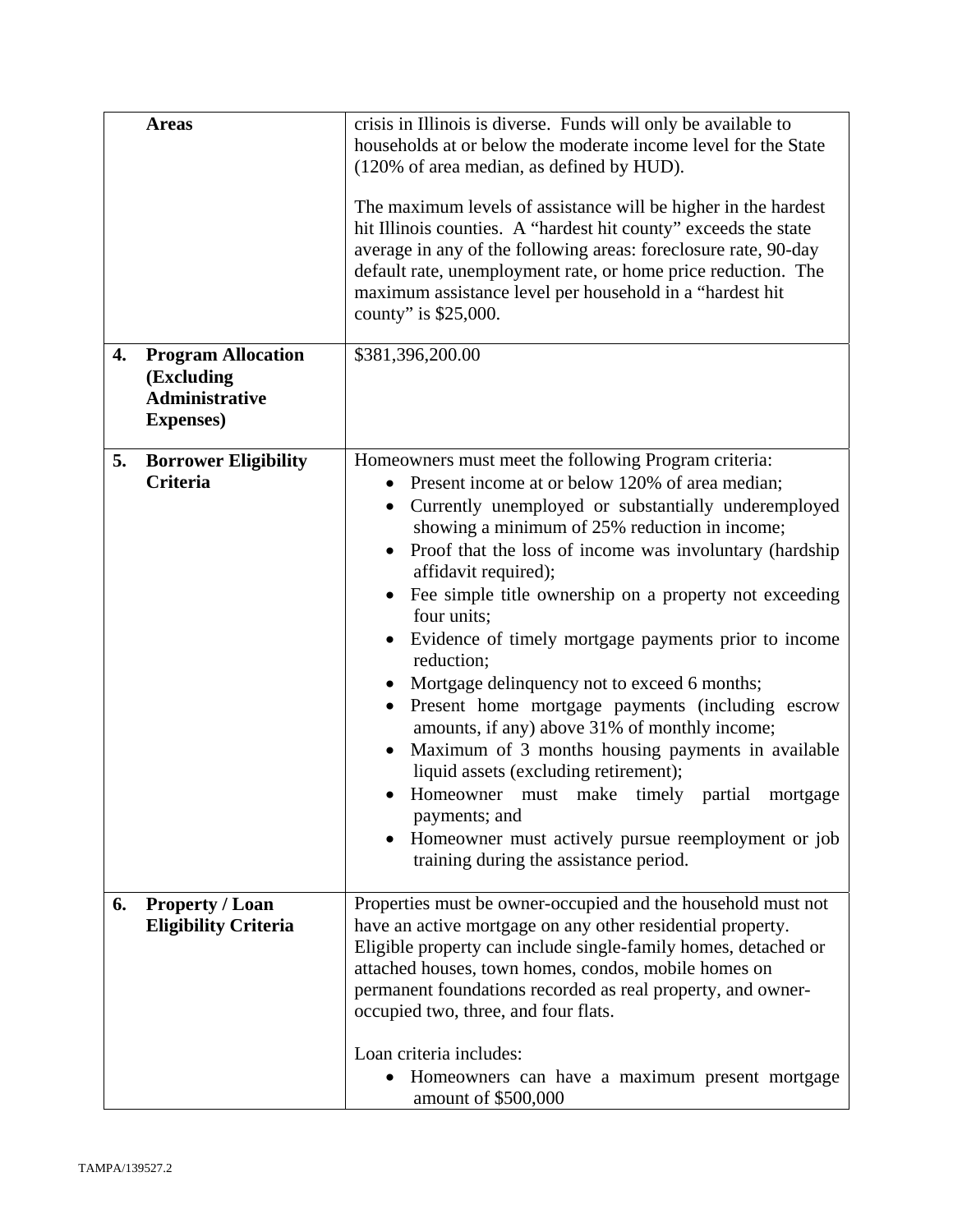|    |                                | Homeowners must carry a fixed rate mortgage or an                                                                                          |
|----|--------------------------------|--------------------------------------------------------------------------------------------------------------------------------------------|
|    |                                | adjustable rate mortgage                                                                                                                   |
| 7. | <b>Program Exclusions</b>      | Homeowners with present mortgage payments (including                                                                                       |
|    |                                | escrow amounts, if any) payments less than 31% of current                                                                                  |
|    |                                | household income are ineligible. Homeowners with interest-                                                                                 |
|    |                                | only or negative amortization mortgages are ineligible.<br>N <sub>0</sub><br>assistance will be provided for second mortgages of any kind. |
|    |                                | Homeowners that own multiple residential properties are                                                                                    |
|    |                                | ineligible. Any applicant unable to substantiate past and current                                                                          |
|    |                                | income or failing to provide required program documentation as                                                                             |
|    |                                | requested is not eligible.                                                                                                                 |
| 8. | <b>Structure of Assistance</b> | Assistance will be in the form of a non-recourse, non-                                                                                     |
|    |                                | amortizing, zero-percent interest, ten-year loan secured by the                                                                            |
|    |                                | property. The loan will be recorded as a subordinate lien and                                                                              |
|    |                                | will only be repaid if net equity proceeds exist in the event of                                                                           |
|    |                                | sale or refinance. Following the first five years, the loan will be                                                                        |
|    |                                | forgiven on a monthly basis for the remaining five-year term.                                                                              |
|    |                                | Any loan repayments will be funneled back into the program                                                                                 |
|    |                                | and used to provide additional assistance to eligible                                                                                      |
|    |                                | homeowners until the conclusion of the program on December                                                                                 |
|    |                                | 31, 2017. After December 31, 2017, any remaining or returned                                                                               |
|    |                                | funds will be returned to Treasury.                                                                                                        |
| 9. | <b>Per Household</b>           | The maximum amount of assistance per homeowner is \$25,000                                                                                 |
|    | <b>Assistance</b>              | in Illinois' hardest hit counties as defined in Section 3 above.                                                                           |
|    |                                | The maximum assistance level in all other counties is \$20,000.                                                                            |
|    | 10. Duration of Assistance     | Homeowners can receive assistance for a maximum of 18                                                                                      |
|    |                                | months. Upon expending the maximum amount per household,                                                                                   |
|    |                                | assistance will terminate. If the homeowner is gainfully re-                                                                               |
|    |                                | employed during the program, the following month's mortgage<br>payment will conclude the assistance term for the homeowner.                |
|    |                                | Gainfully re-employed will be defined as earning 75% or more                                                                               |
|    |                                | of income prior to unemployment or substantial                                                                                             |
|    |                                | underemployment. Failure to make the partial monthly                                                                                       |
|    |                                | mortgage payment or any violation of program terms will                                                                                    |
|    |                                | terminate the homeowner's assistance.                                                                                                      |
|    | 11. Estimated Number of        | IHDA anticipates that 16,000 to 27,000 households will be                                                                                  |
|    | Participating                  | assisted through the HHF HELP Program.                                                                                                     |
|    | <b>Households</b>              |                                                                                                                                            |
|    |                                |                                                                                                                                            |
|    | 12. Program Inception /        | It is estimated that the Pilot/Readiness Test Program will begin                                                                           |
|    | <b>Duration</b>                | approximately 120 -150 days after approval by Treasury.                                                                                    |
|    |                                |                                                                                                                                            |
|    |                                | The Statewide Program launch will begin approximately $90 -$                                                                               |
|    |                                | 120 days post-Pilot/Readiness Test Program launch.                                                                                         |
|    |                                | Funds will likely be utilized within a 6-year period due to                                                                                |
|    |                                |                                                                                                                                            |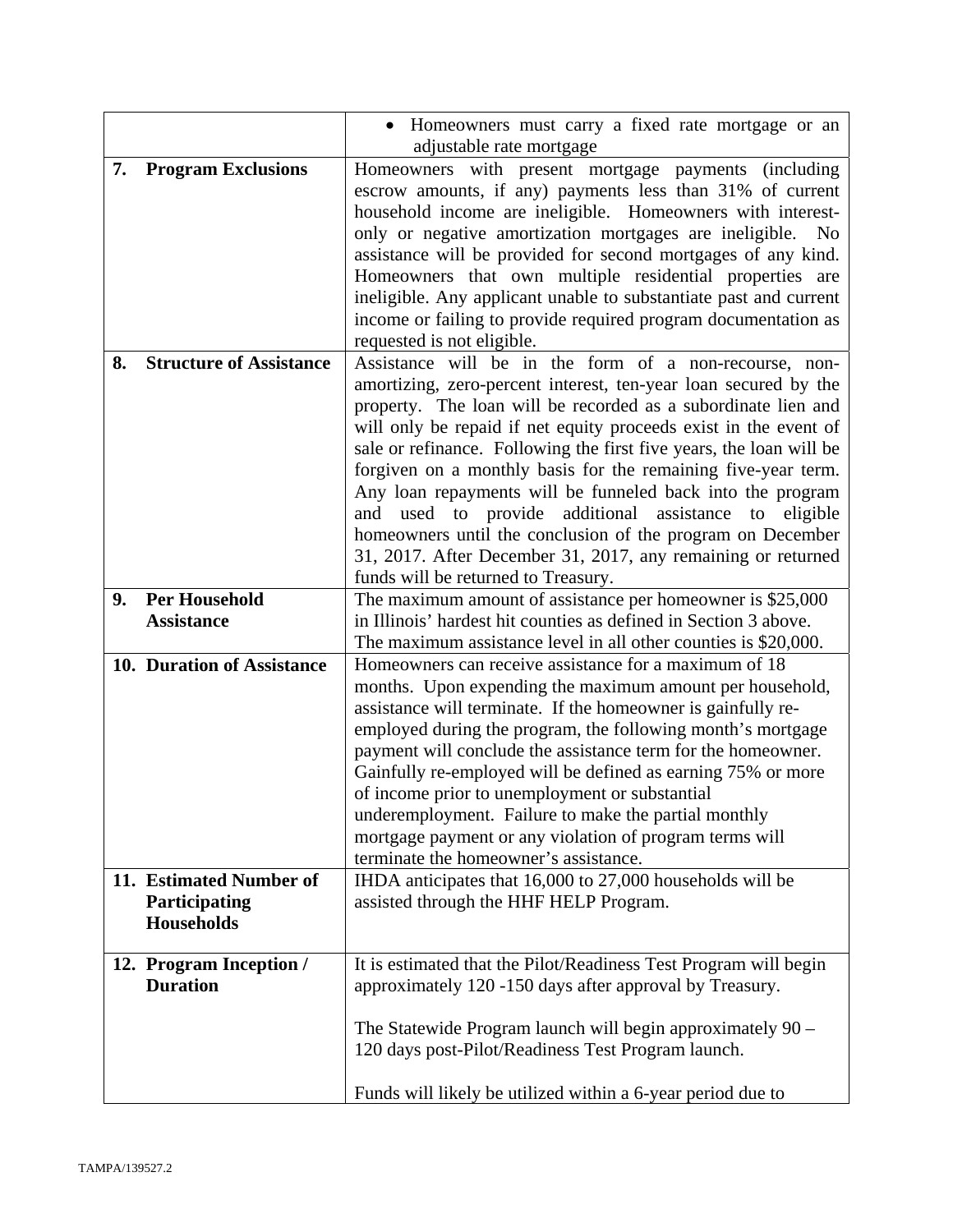|                           | massive statewide demand, but returns to the fund may extend<br>availability of funds in the program. |
|---------------------------|-------------------------------------------------------------------------------------------------------|
|                           |                                                                                                       |
| 13. Program Interactions  | Households served under the National Foreclosure Mitigation                                           |
| with Other HFA            | Counseling (NFMC) Program may also be reviewed for HHF                                                |
| <b>Programs</b>           | HELP eligibility.                                                                                     |
| 14. Program Interactions  | Clients denied for a HAMP modification may be eligible for                                            |
| with HAMP                 | assistance through this program. Counselors evaluating                                                |
|                           | eligibility for clients will also review for possible HAMP                                            |
|                           | eligibility. Clients eligible for forbearance under the HAMP                                          |
|                           | Unemployment Program may be eligible for assistance through                                           |
|                           | HHF HELP. HHF HELP may precede, follow, or run                                                        |
|                           | concurrently with the HAMP UP forbearance.                                                            |
| 15. Program Leverage with | The Program requires no financial contribution from servicers or                                      |
| <b>Other Financial</b>    | lenders, but they will be encouraged to waive fees as the HHF                                         |
| <b>Resources</b>          | HELP Program provides direct benefit to their loan portfolio.                                         |
|                           | IHDA will work to collaborate with servicers and lenders to                                           |
|                           | effectively manage payments and information of the borrowers.                                         |
| 16. Qualify as an         | $\Box$ No<br>$\boxtimes$ Yes                                                                          |
| Unemployment              |                                                                                                       |
| Program                   |                                                                                                       |
|                           |                                                                                                       |